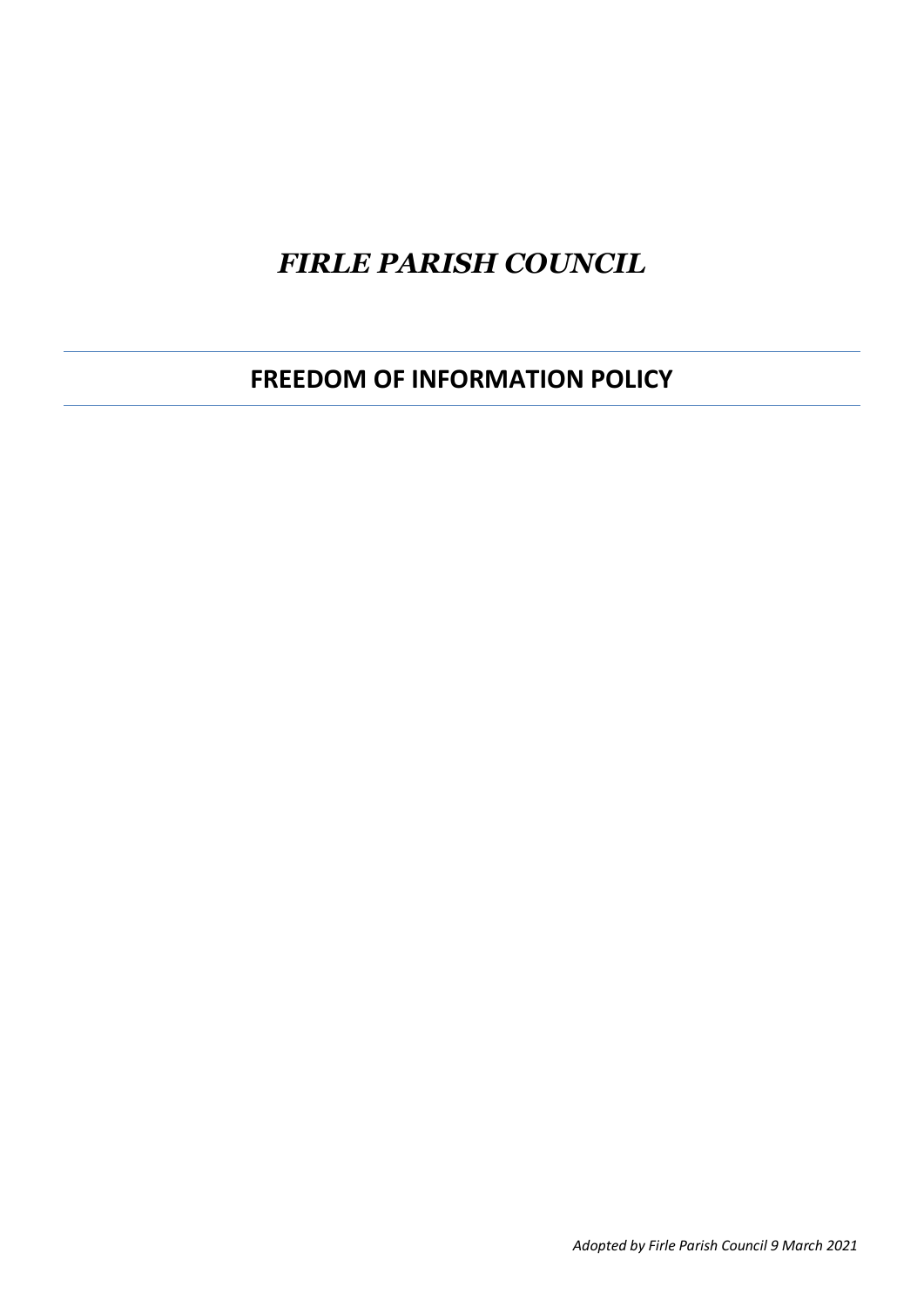## **1. Introduction**

- 1.1 The Freedom of Information Act 2000 is intended to promote a culture of openness and accountability amongst public authorities by providing people with rights of access to the information held by them.
- 1.2 The council will comply with the requirements of the act, and in particular will:
	- Make as much information as possible available via the publication scheme
	- Respond to requests for information as quickly as possible, and in any event, within the statutory timescales
	- Where, exceptionally, we believe it is not going to be possible to respond fully within the statutory timescale (for example, where we have to consider the public interest tests), we will:
		- $\circ$  Advise you why, and give an estimated date by which the information will be provided, and
		- o Provide as much of the information as possible within the earlier timescale
	- Apply exemptions appropriately and consistently
	- Ensure that any fees charged are calculated appropriately and consistently

#### **2. How to make a request**

- 2.1 A large amount of information is freely available on the council's website, which can be found at **firleparishcouncil.co.uk**
- 2.2 If you are unable to find the information you are looking for, you can request the information directly from the council.
- 2.3 The preferred method for requesting information from the council is in writing; either email or letter, to ensure the request is clearly understood. Requests should be made to via email to **[firleclerk@gmail.com](mailto:firleclerk@gmail.com)**
- 2.4 The request should provide as full a description as possible of the information you require, and your preferred method for receiving the information.

#### **3. Complaints**

- 3.1 The council would normally expect the Clerk to understand what information you have asked for and be able to tell you where you can find it. If the information you received is not what you asked for or need, you should contact the Clerk to clarify your requirements.
- 3.2 If you believe that the council has not dealt with your request fairly and it cannot be resolved on an informal basis, you should follow our complaints procedure.
- 3.3 If you have followed our complaints procedure and are still not happy with how we have dealt with your request, you may also contact the Information Commissioner's Office to ask them to investigate further. They can be contacted at: